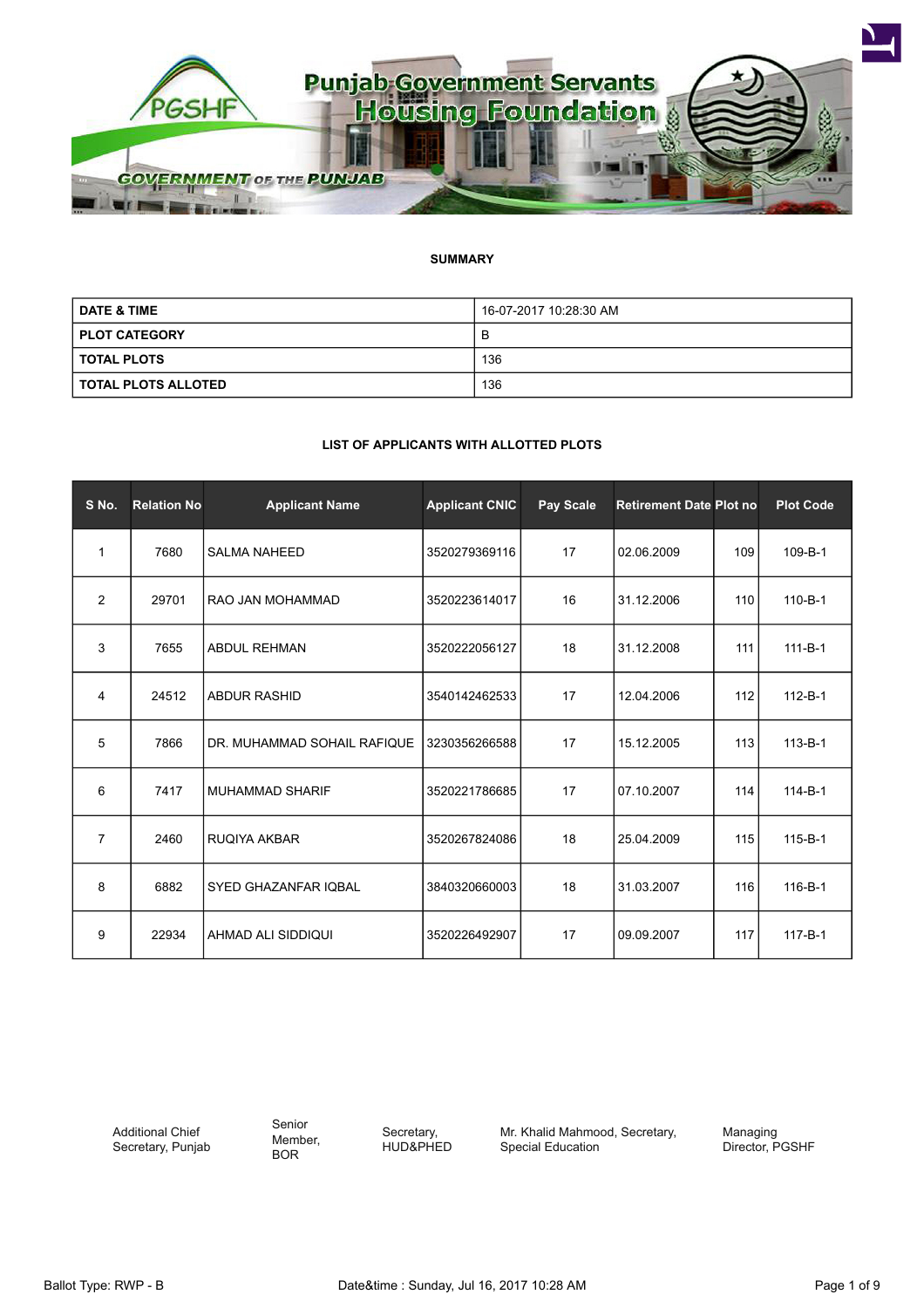| S No. | <b>Relation No</b> | <b>Applicant Name</b>           | <b>Applicant CNIC</b> | Pay Scale | <b>Retirement Date Plot no</b> |     | <b>Plot Code</b> |
|-------|--------------------|---------------------------------|-----------------------|-----------|--------------------------------|-----|------------------|
| 10    | 23121              | <b>NAJMA SALEEM</b>             | 3520225792290         | 17        | 31.12.2008                     | 166 | 166-B-1          |
| 11    | 35370              | <b>NOOR AHMAD</b>               | 3510206381013         | 18        | 05.04.2009                     | 167 | 167-B-1          |
| 12    | 19845              | <b>MUHAMMAD ASIF</b>            | 3520141586119         | 17        | 06.08.2006                     | 168 | 168-B-1          |
| 13    | 4706               | SANA ULLAH KHAN                 | 3520227155485         | 17        | 13.01.2007                     | 169 | 169-B-1          |
| 14    | 36528              | TALIB HUSSAIN                   | 3310421918901         | 16        | 30.04.2005                     | 170 | 170-B-1          |
| 15    | 40869              | MUNIR AHMED SOHAIL              | 3410124807311         | 16        | 20.11.2006                     | 171 | $171 - B - 1$    |
| 16    | 26393              | SYED ZAHID HUSSAIN SHAH         | 3720370662611         | 17        | 31.01.2007                     | 172 | 172-B-1          |
| 17    | 98031              | <b>AKHTAR ABBAS</b>             | 4230139168979         | 18        | 19.05.2006                     | 173 | 173-B-1          |
| 18    | 3856               | MUHAMMAD AJAZ MAZHER            | 3520014961433         | 18        | 09.09.2005                     | 174 | 174-B-1          |
| 19    | 100209             | <b>HABIB UR REHMAN</b>          | 3520057108485         | 17        | 19.03.2007                     | 175 | 175-B-1          |
| 20    | 40589              | <b>GHULAM RASUL</b>             | 3440364114693         | 17        | 30.06.2007                     | 176 | 176-B-1          |
| 21    | 56958              | CHAUDHARY MUHAMMAD ASLAM<br>NAZ | 3520225006609         | 16        | 03.07.2008                     | 177 | 177-B-1          |
| 22    | 97342              | <b>AZRA ASMAT</b>               | 3520252028902         | 17        | 23.03.2008                     | 178 | 178-B-1          |
| 23    | 55447              | SH. JAVED HASSAN                | 3520115247731         | 18        | 07.04.2007                     | 179 | 179-B-1          |
| 24    | 707                | MUHAMMAD PERVEZ AKHTER          | 3520274970943         | 16        | 19.01.2007                     | 180 | 180-B-1          |

Additional Chief Secretary, Punjab Senior Member, BOR

Secretary, HUD&PHED

Mr. Khalid Mahmood, Secretary, Special Education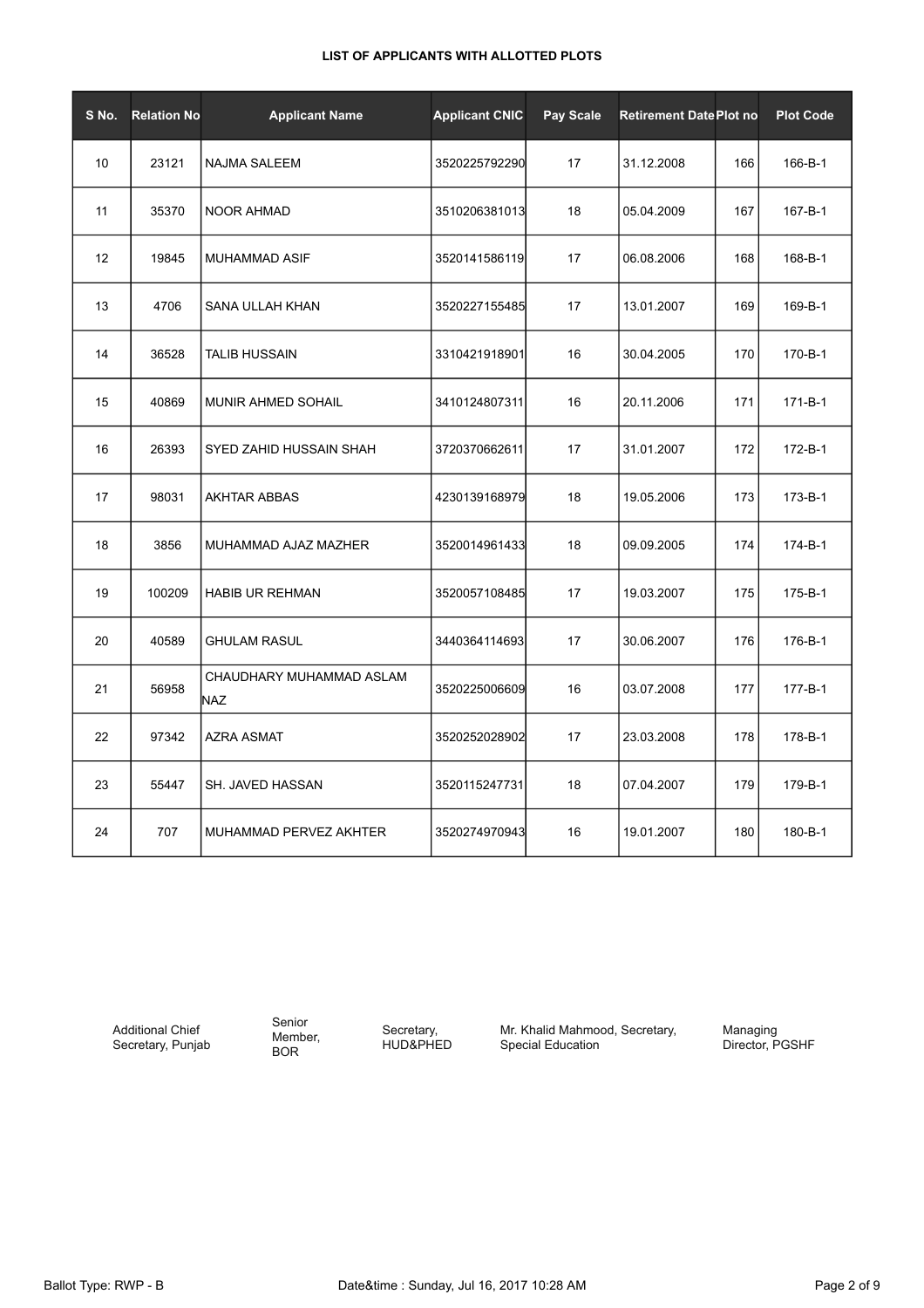| S No. | <b>Relation No</b> | <b>Applicant Name</b>     | <b>Applicant CNIC</b> | <b>Pay Scale</b> | <b>Retirement Date Plot no</b> |     | <b>Plot Code</b> |
|-------|--------------------|---------------------------|-----------------------|------------------|--------------------------------|-----|------------------|
| 25    | 12815              | ZARINA JABEEN             | 3520014841511         | 17               | 15.12.2007                     | 181 | 181-B-1          |
| 26    | 10806              | AHMED RAZA MUKHTAR        | 3520205121857         | 18               | 01.06.2008                     | 182 | 182-B-1          |
| 27    | 13959              | NASIM NAZIR-UD-DIN        | 3310217097328         | 18               | 30.04.2009                     | 183 | 183-B-1          |
| 28    | 7925               | SHAUKAT ALI KHAN          | 3520113570559         | 18               | 01.04.2009                     | 184 | 184-B-1          |
| 29    | 7855               | MUNAZAH JABBAR            | 3630202856402         | 17               | 14.11.2008                     | 185 | 185-B-1          |
| 30    | 24564              | CH. MUHAMMAD IHSAN UL HAQ | 3520294579885         | 18               | 15.07.2005                     | 186 | 186-B-1          |
| 31    | 33669              | <b>MOHAMMAD SADIQ</b>     | 3510206058587         | 17               | 04.10.2005                     | 187 | 187-B-1          |
| 32    | 8430               | AMNA BIBI                 | 3740114064818         | 17               | 14.02.2005                     | 188 | 188-B-1          |
| 33    | 27165              | NIAZ MUHAMMAD CH.         | 3440262537053         | 17               | 30.09.2007                     | 189 | 189-B-1          |
| 34    | 34579              | HABIB-UR-REHMAN           | 3330221953729         | 18               | 13.02.2006                     | 190 | 190-B-1          |
| 35    | 9235               | SURAIYA MAUDOOD           | 3520113279348         | 18               | 11.04.2008                     | 191 | 191-B-1          |
| 36    | 34468              | AHMAD BAKHSH MALIK        | 3120234487099         | 18               | 29.07.2007                     | 192 | 192-B-1          |
| 37    | 37358              | DR. ALI ASGHAR IJAZ       | 3110311451729         | 18               | 09.07.2007                     | 193 | 193-B-1          |
| 38    | 96731              | PARVEZ KOUSAR             | 3540414927656         | 17               | 20.12.2008                     | 194 | 194-B-1          |
| 39    | 12849              | ANWAR-UL-HAQ              | 3520223207707         | 18               | 09.05.2009                     | 195 | 195-B-1          |
| 40    | 96647              | <b>GULZAR AHMAD</b>       | 3410126889811         | 18               | 30.04.2007                     | 196 | 196-B-1          |

Additional Chief Secretary, Punjab Senior Member, BOR

Secretary, HUD&PHED Mr. Khalid Mahmood, Secretary, Special Education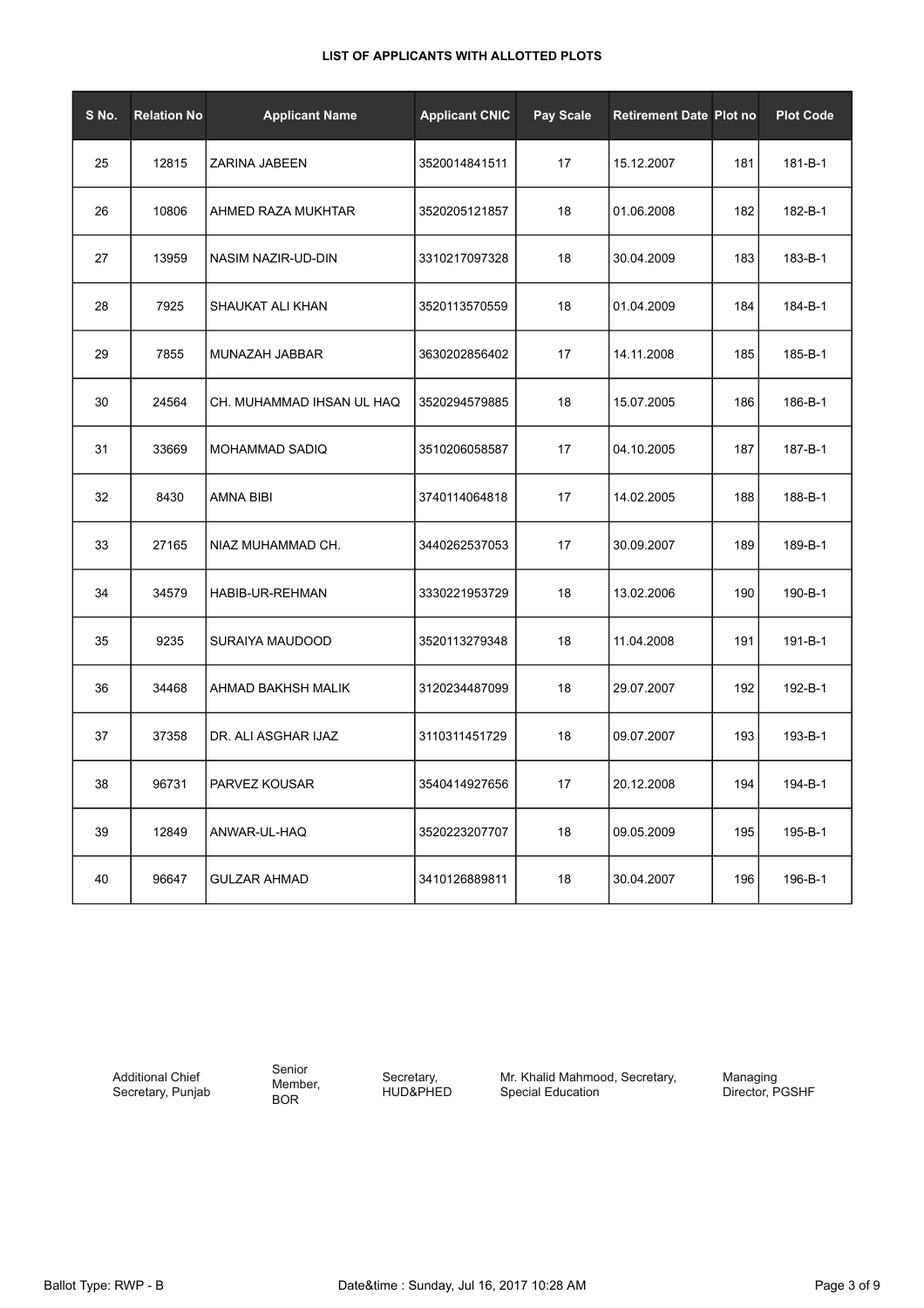| S No. | <b>Relation No</b> | <b>Applicant Name</b>       | <b>Applicant CNIC</b> | Pay Scale | <b>Retirement Date Plot no</b> |     | <b>Plot Code</b> |
|-------|--------------------|-----------------------------|-----------------------|-----------|--------------------------------|-----|------------------|
| 41    | 37247              | <b>MUHAMMAD AHSAN</b>       | 3840310688583         | 17        | 05.04.2007                     | 197 | 197-B-1          |
| 42    | 40267              | <b>TASKEEN BANO</b>         | 3520227783078         | 17        | 24.04.2009                     | 198 | 198-B-1          |
| 43    | 18081              | <b>KALSOOM TALAT</b>        | 3120202668084         | 17        | 19.09.2005                     | 199 | 199-B-1          |
| 44    | 37529              | <b>BARKAT MASIH</b>         | 3450119489431         | 16        | 04.09.2006                     | 200 | 200-B-1          |
| 45    | 24822              | MUHAMMAD MUNAWAR AHMAD      | 3520012495805         | 18        | 05.01.2008                     | 201 | $201 - B - 1$    |
| 46    | 11505              | SHER ABBAS KHAN             | 3830236612397         | 18        | 24.02.2007                     | 202 | 202-B-1          |
| 47    | 12047              | MUHAMMAD ANWAR SAEED        | 3740560843609         | 18        | 31.12.2006                     | 203 | 203-B-1          |
| 48    | 5012               | MUHAMMAD SIDDIQUE SHAH      | 3720372978247         | 17        | 09.01.2009                     | 204 | 204-B-1          |
| 49    | 25218              | DONALD JIWAN MALL           | 3410123340527         | 17        | 26.03.2009                     | 205 | 205-B-1          |
| 50    | 14261              | TASNIM TAHIRA               | 3310217016996         | 16        | 03.01.2007                     | 206 | 206-B-1          |
| 51    | 32898              | <b>BASHIR AHMED BHUTTA</b>  | 3520221921711         | 17        | 01.02.2007                     | 207 | 207-B-1          |
| 52    | 369                | ABDUL QADIR                 | 3520238205533         | 17        | 01.06.2005                     | 208 | 208-B-1          |
| 53    | 9407               | MIAN MUHAMMAD YOUSUF SAJJAD | 3460321099609         | 18        | 15.04.2005                     | 209 | 209-B-1          |
| 54    | 123501             | MUHAMMAD ARSHAD KHALID      | 3530249190625         | 17        | 16.04.2008                     | 210 | 210-B-1          |
| 55    | 695                | <b>HAMID ULLAH KHAN</b>     | 3520222649975         | 17        | 10.07.2007                     | 211 | 211-B-1          |
| 56    | 25223              | RIFFAT JAHAN                | 3740503038888         | 17        | 30.06.2006                     | 212 | 212-B-1          |

Additional Chief Secretary, Punjab Senior Member, BOR

Secretary, HUD&PHED Mr. Khalid Mahmood, Secretary, Special Education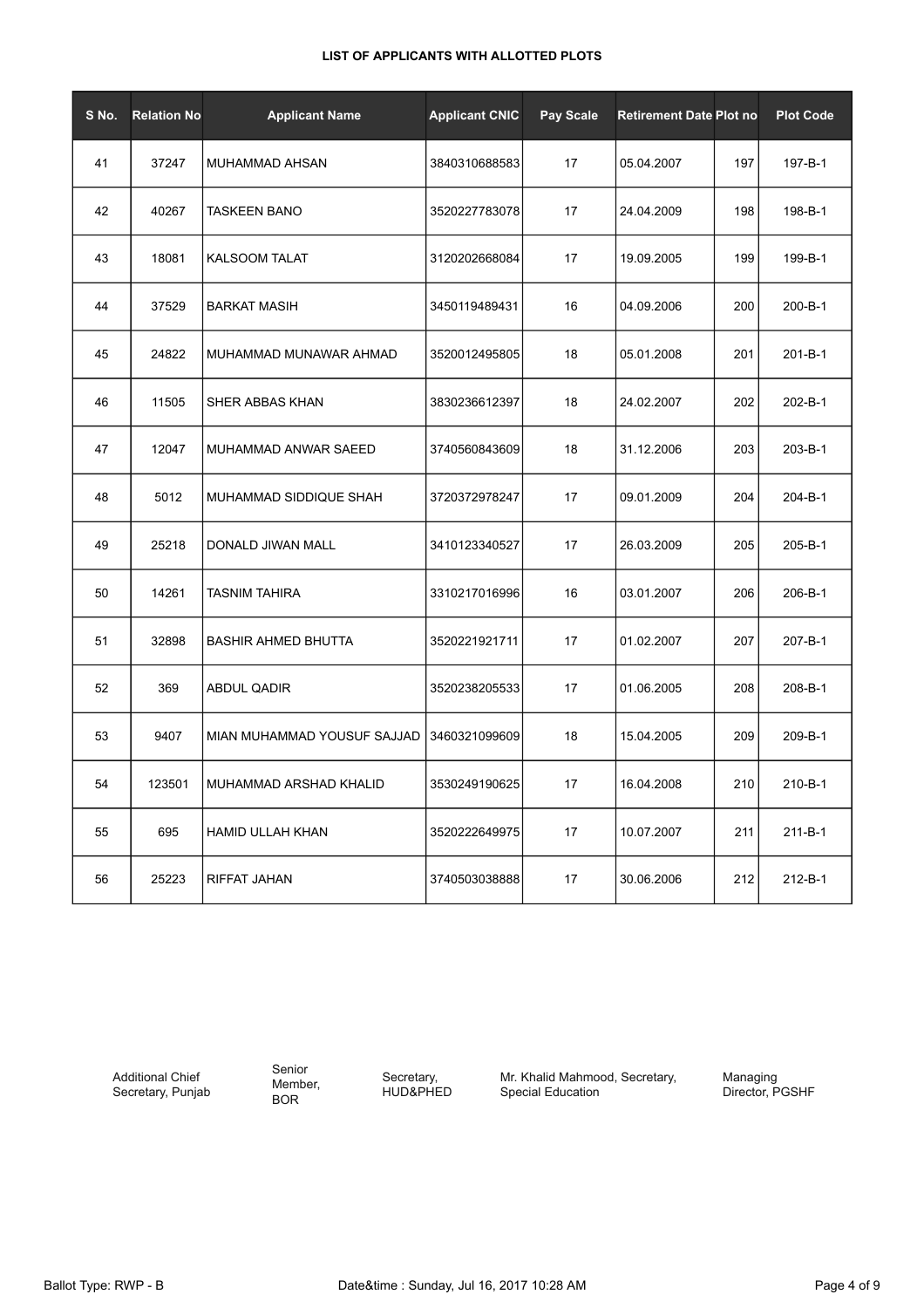| S No. | <b>Relation No</b> | <b>Applicant Name</b>     | <b>Applicant CNIC</b> | Pay Scale | <b>Retirement Date Plot no</b> |     | <b>Plot Code</b> |
|-------|--------------------|---------------------------|-----------------------|-----------|--------------------------------|-----|------------------|
| 57    | 110118             | MAQBOOL AHMAD KHAN        | 3520260427479         | 16        | 24.01.2008                     | 213 | 213-B-1          |
| 58    | 9601               | <b>TASAWAR HUSSAIN</b>    | 3740502472633         | 18        | 10.05.2008                     | 214 | 214-B-1          |
| 59    | 97328              | KHAN BAHADUR KHAN NIAZI   | 3830210974371         | 17        | 04.05.2008                     | 215 | 215-B-1          |
| 60    | 412                | ABDUL RASHID AZHAR        | 3330321777805         | 16        | 01.01.2008                     | 216 | 216-B-1          |
| 61    | 25105              | <b>TANVIR AHMAD</b>       | 3520224155969         | 18        | 05.06.2008                     | 217 | 217-B-1          |
| 62    | 26876              | MUHAMMAD SIDDIQUE         | 3510206305515         | 18        | 11.05.2009                     | 218 | 218-B-1          |
| 63    | 3161               | MUHAMMAD HANIF AKHTAR     | 3740599643927         | 17        | 20.01.2006                     | 219 | 219-B-1          |
| 64    | 1596               | SAEEDA YOUNAS             | 3520110322533         | 18        | 30.12.2007                     | 220 | 220-B-1          |
| 65    | 11859              | <b>GHULAM AKHTAR BUTT</b> | 3410156725721         | 18        | 30.04.2008                     | 221 | 221-B-1          |
| 66    | 2753               | ASHFAQ AHMAD SHAMIM       | 3520015092117         | 18        | 30.06.2008                     | 222 | 222-B-1          |
| 67    | 3313               | MUHAMMAD SHAHPAL          | 3520230311188         | 17        | 14.04.2006                     | 223 | 223-B-1          |
| 68    | 24744              | Z.F. NAQVI                | 3520227027610         | 18        | 20.09.2008                     | 224 | 224-B-1          |
| 69    | 19315              | <b>NASREEN KHALID</b>     | 3520216884488         | 17        | 08.08.2006                     | 225 | 225-B-1          |
| 70    | 74536              | ABDUL HAMID SIDDIQUI      | 3320293320969         | 16        | 23.10.2008                     | 226 | 226-B-1          |
| 71    | 37233              | SYED ZIA ULLAH GILLANI    | 3310421382247         | 18        | 17.06.2009                     | 227 | 227-B-1          |
| 72    | 5782               | <b>INAYAT ULLAH</b>       | 3420207562923         | 17        | 30.06.2007                     | 228 | 228-B-1          |

Additional Chief Secretary, Punjab Senior Member, BOR

Secretary, HUD&PHED Mr. Khalid Mahmood, Secretary, Special Education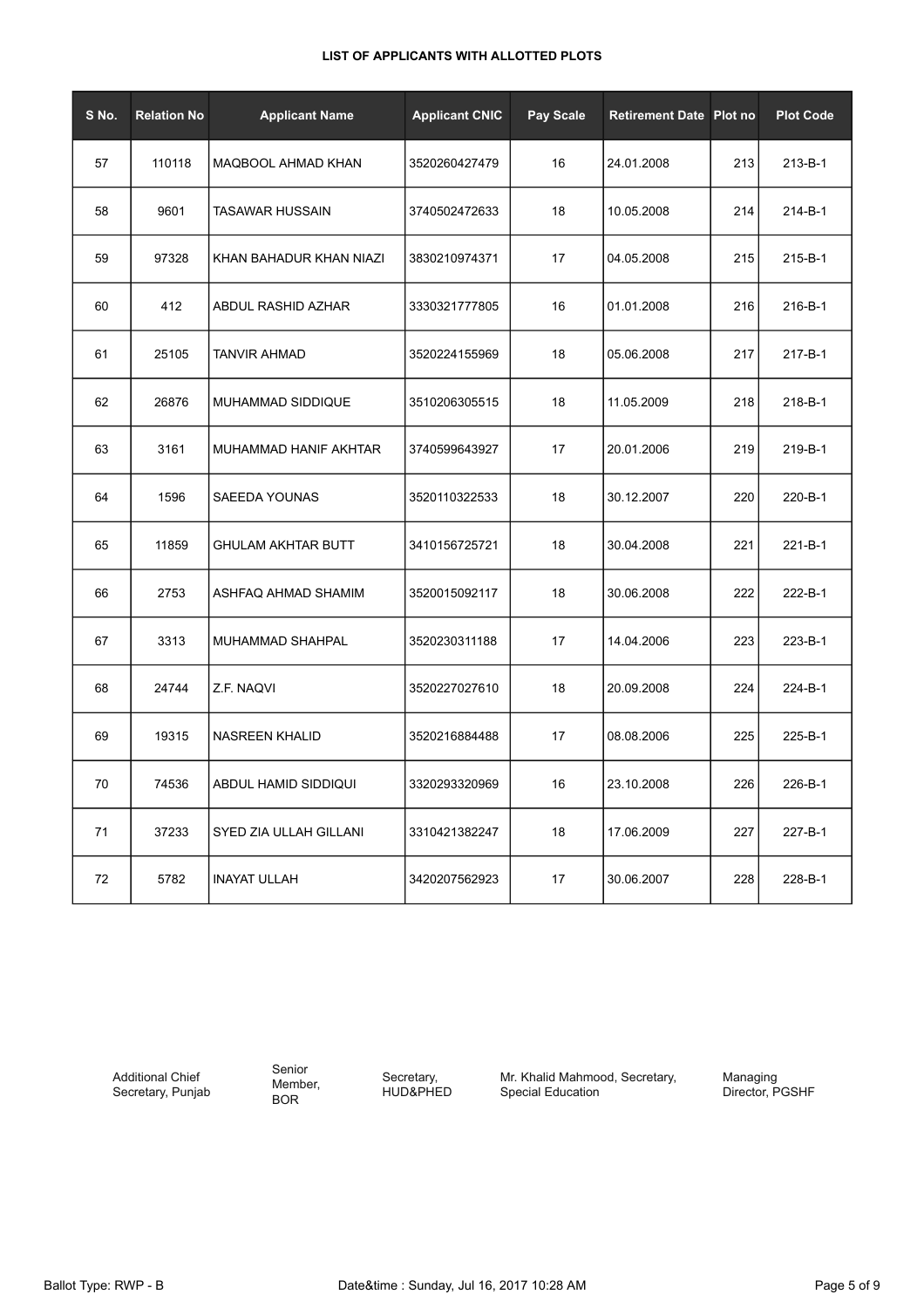| S No. | <b>Relation No</b> | <b>Applicant Name</b>    | <b>Applicant CNIC</b> | <b>Pay Scale</b> | <b>Retirement Date Plot no</b> |     | <b>Plot Code</b> |
|-------|--------------------|--------------------------|-----------------------|------------------|--------------------------------|-----|------------------|
| 73    | 27230              | MOHAMMAD MAQSOOD HASSAN  | 3450215415933         | 17               | 30.09.2007                     | 229 | 229-B-1          |
| 74    | 58820              | <b>ABDUL RAUF</b>        | 3520225904109         | 16               | 29.11.2008                     | 230 | 230-B-1          |
| 75    | 27002              | MIRZA NASEEM BAIG        | 3520228306997         | 17               | 31.01.2009                     | 231 | 231-B-1          |
| 76    | 13756              | <b>IJAZ HUSSAIN KHAN</b> | 3840359016599         | 17               | 30.04.2006                     | 232 | 232-B-1          |
| 77    | 79506              | MUHAMMAD RAMZAN ANSARI   | 3630296249977         | 16               | 17.08.2005                     | 233 | 233-B-1          |
| 78    | 14399              | MUHAMMAD RASHID          | 3410125617389         | 18               | 19.05.2009                     | 238 | 238-B-1          |
| 79    | 7446               | <b>SHAMIM AYAZ</b>       | 3520113599272         | 18               | 29.04.2009                     | 239 | 239-B-1          |
| 80    | 2104               | MUHAMMAD ASLAM MINHAS    | 3520230399389         | 17               | 31.03.2007                     | 240 | 240-B-1          |
| 81    | 23249              | ABDUL SATTAR ZAFAR RANA  | 3520228193033         | 18               | 15.06.2009                     | 241 | 241-B-1          |
| 82    | 19746              | <b>NAZ PARVEEN</b>       | 3520112234492         | 18               | 11.04.2007                     | 242 | 242-B-1          |
| 83    | 24636              | MUHAMMAD AMIN            | 3310009838941         | 17               | 06.04.2009                     | 243 | 243-B-1          |
| 84    | 20035              | SARWAT-UN-NISA           | 3520222469496         | 18               | 25.02.2006                     | 244 | 244-B-1          |
| 85    | 19102              | <b>BASHIR AHMED.</b>     | 3520015621103         | 17               | 07.01.2007                     | 245 | 245-B-1          |
| 86    | 16148              | SHAHIDA TANVIR AHMED     | 3520290289866         | 18               | 29.03.2006                     | 246 | 246-B-1          |
| 87    | 20032              | ABDUL HAMEED             | 3520226211633         | 17               | 19.10.2005                     | 247 | 247-B-1          |
| 88    | 39074              | NOOR MUHAMMAD BHATTI     | 3840177318467         | 18               | 19.10.2006                     | 248 | 248-B-1          |

Additional Chief Secretary, Punjab Senior Member, BOR

Secretary, HUD&PHED Mr. Khalid Mahmood, Secretary, Special Education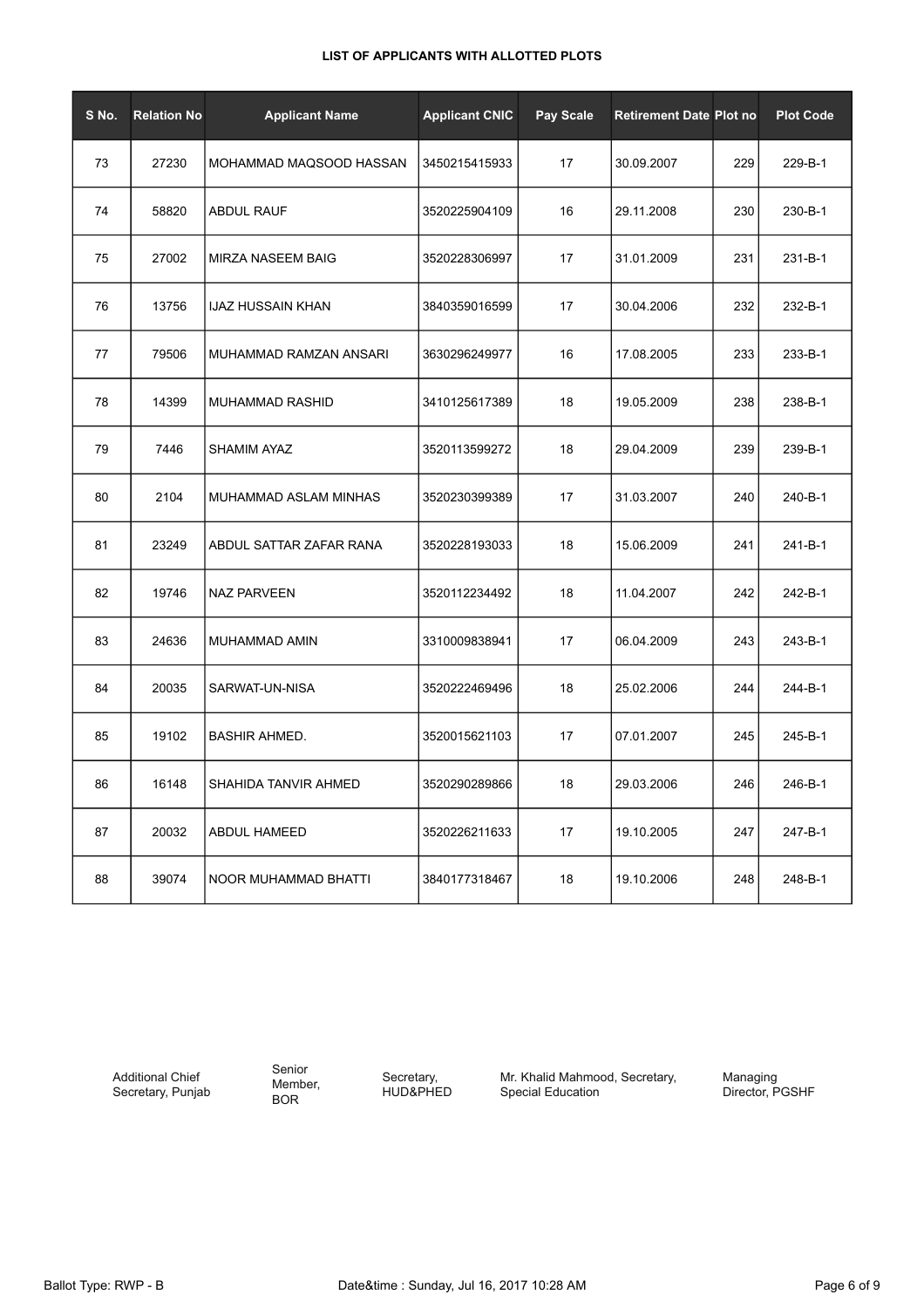| S No. | <b>Relation No</b> | <b>Applicant Name</b>      | <b>Applicant CNIC</b> | Pay Scale | <b>Retirement Date Plot no</b> |     | <b>Plot Code</b> |
|-------|--------------------|----------------------------|-----------------------|-----------|--------------------------------|-----|------------------|
| 89    | 20895              | SYED SHAMSHAD ALI SHIRAZI  | 3520114069465         | 18        | 09.04.2009                     | 249 | 249-B-1          |
| 90    | 4767               | TAHIRA KALSOOM             | 3540426600956         | 17        | 01.08.2008                     | 250 | 250-B-1          |
| 91    | 15978              | SHAFQAT ARA MAKHDUM        | 3520250199734         | 18        | 10.09.2008                     | 251 | 251-B-1          |
| 92    | 19539              | <b>HAFSA MALIK</b>         | 3520286960699         | 17        | 16.09.2008                     | 252 | 252-B-1          |
| 93    | 6502               | <b>AZRA NASREEN</b>        | 3520292584482         | 18        | 04.04.2006                     | 253 | 253-B-1          |
| 94    | 29414              | SHEIKH FAYYAZ ALI          | 3520247279017         | 17        | 16.01.2007                     | 254 | 254-B-1          |
| 95    | 97068              | SYED IRSHAD HUSSAIN        | 3650118247605         | 16        | 09.12.2007                     | 255 | 255-B-1          |
| 96    | 2785               | MIAN MUHAMMAD SIDDIQUE     | 3520113771431         | 18        | 31.03.2009                     | 256 | 256-B-1          |
| 97    | 5836               | MOHAMMAD AZHAR             | 3420264868885         | 17        | 29.02.2008                     | 257 | 257-B-1          |
| 98    | 6537               | ATTIA SULTANA DURRANI      | 3540175506412         | 18        | 17.03.2009                     | 258 | 258-B-1          |
| 99    | 31264              | CH: MUHAMMAD AKBAR CHATTHA | 3520294120381         | 18        | 13.10.2006                     | 259 | 259-B-1          |
| 100   | 21676              | RASHDA WAHEED              | 3460394686260         | 18        | 06.01.2009                     | 260 | 260-B-1          |
| 101   | 7599               | <b>FIRDAUS JABBAR</b>      | 3520225029020         | 17        | 24.10.2007                     | 261 | 261-B-1          |
| 102   | 38267              | DR. MUHAMMAD SADDIQUE      | 3740261551773         | 18        | 04.05.2007                     | 262 | 262-B-1          |
| 103   | 3736               | JAHAN KHAN                 | 3520278716000         | 17        | 31.05.2006                     | 263 | 263-B-1          |
| 104   | 4952               | MUZAFFAR KHAN              | 3520014116522         | 17        | 05.04.2006                     | 264 | 264-B-1          |

Additional Chief Secretary, Punjab Senior Member, BOR

Secretary, HUD&PHED Mr. Khalid Mahmood, Secretary, Special Education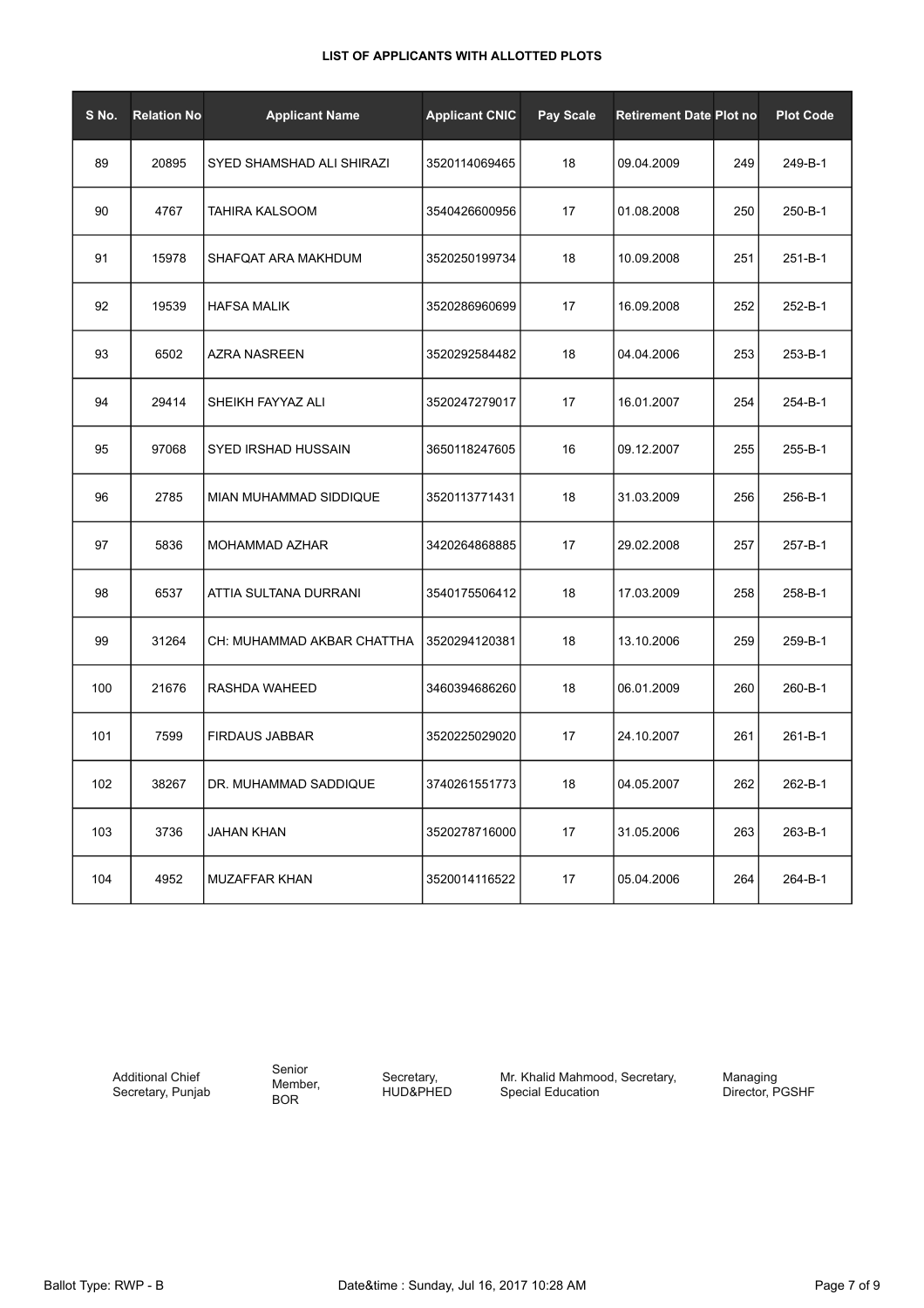| S No. | <b>Relation No</b> | <b>Applicant Name</b>    | <b>Applicant CNIC</b> | <b>Pay Scale</b> | <b>Retirement Date Plot no</b> |     | <b>Plot Code</b> |
|-------|--------------------|--------------------------|-----------------------|------------------|--------------------------------|-----|------------------|
| 105   | 20685              | <b>WAHEED AZAM</b>       | 3740523033323         | 18               | 31.03.2009                     | 265 | 265-B-1          |
| 106   | 59087              | FARHAT-UN-NISA           | 3520224316580         | 16               | 14.01.2008                     | 266 | 266-B-1          |
| 107   | 35152              | ALTAF AMJAD CHEEMA       | 3840362857207         | 16               | 23.01.2009                     | 267 | 267-B-1          |
| 108   | 2738               | MUHAMMAD AZAM CH.        | 3520225080545         | 18               | 30.06.2007                     | 268 | 268-B-1          |
| 109   | 19093              | SYED MUHAMMAD UZAIR SHAH | 3410124152139         | 17               | 30.04.2007                     | 269 | 269-B-1          |
| 110   | 14644              | <b>SHAMIM AKHTAR</b>     | 3650213132904         | 17               | 31.01.2007                     | 270 | 270-B-1          |
| 111   | 16877              | <b>BASHIR AHMAD CH.</b>  | 3310009341039         | 18               | 31.05.2008                     | 271 | 271-B-1          |
| 112   | 7639               | <b>IJAZ PERVAIZ</b>      | 3520222023533         | 18               | 20.03.2009                     | 272 | 272-B-1          |
| 113   | 71183              | <b>ALAM KHATOON</b>      | 3820135990804         | 17               | 31.05.2006                     | 273 | 273-B-1          |
| 114   | 14495              | MUHAMMAD RASHEED         | 3730198733625         | 18               | 01.01.2007                     | 274 | 274-B-1          |
| 115   | 22996              | TANWEER-UL-ISLAM         | 3520109355740         | 17               | 19.04.2006                     | 497 | 497-B            |
| 116   | 20377              | <b>MASOOD AHMAD</b>      | 3520181114085         | 17               | 14.11.2007                     | 498 | 498-B            |
| 117   | 24793              | SHAHNAZ SALEEMI          | 3460320983606         | 18               | 01.10.2008                     | 499 | 499-B            |
| 118   | 80541              | <b>MUSARAT ARA</b>       | 3520121260924         | 18               | 14.03.2007                     | 500 | 500-B            |
| 119   | 21685              | <b>HAMIED ASLAM</b>      | 3520221885022         | 17               | 15.06.2008                     | 501 | 501-B            |
| 120   | 22248              | HABIB UR REHMAN BHATTI   | 3630278735983         | 18               | 22.03.2007                     | 502 | 502-B            |

Additional Chief Secretary, Punjab Senior Member, BOR

Secretary, HUD&PHED Mr. Khalid Mahmood, Secretary, Special Education